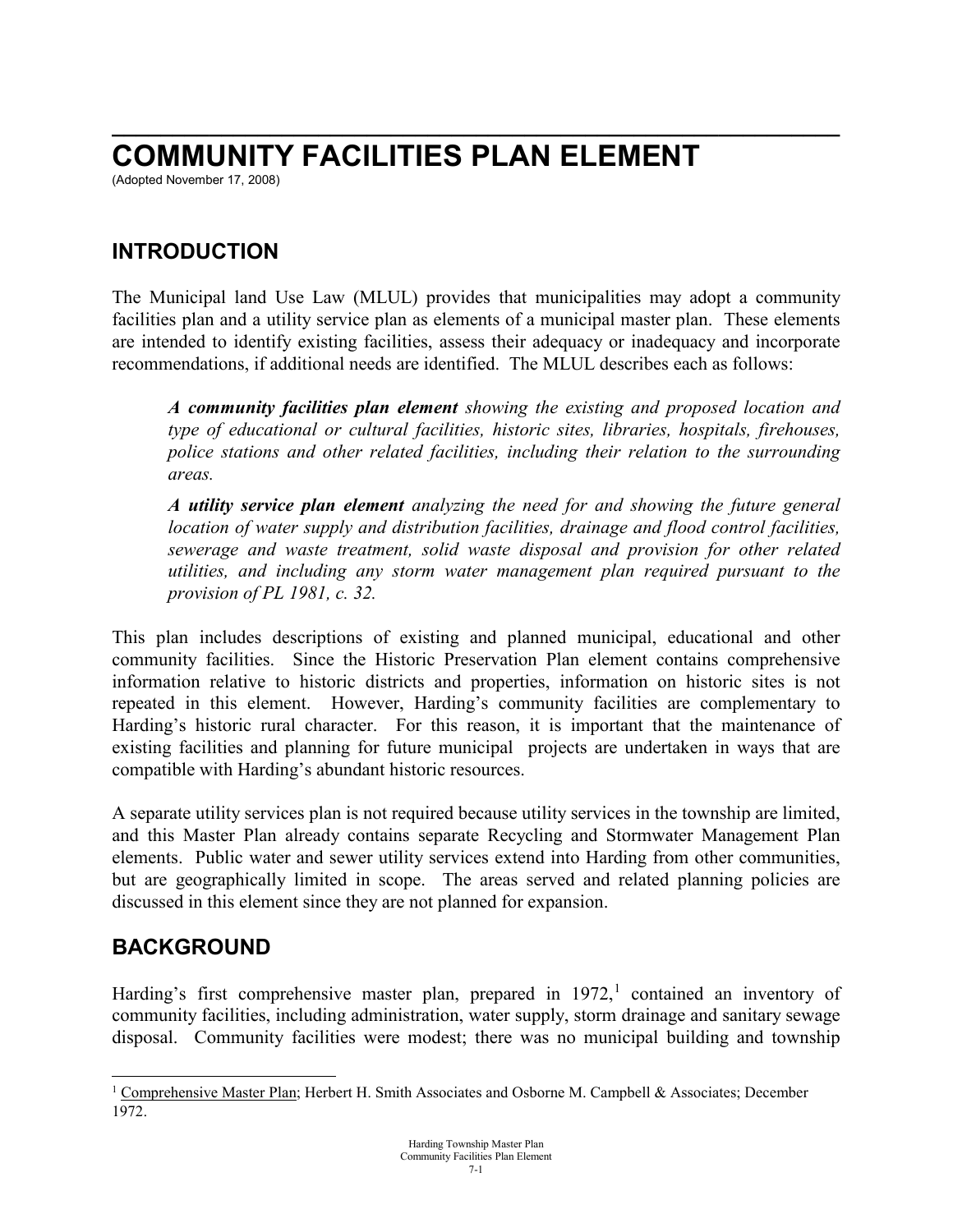officials maintained official records in their homes. The New Vernon Fire House was used for township meetings; it also contained a small library operated by the Women's Auxiliary of the Fire Department. The plan simply stated that private wells and on-site sewage disposal systems provided most residents with potable water and waste disposal. By the end of the decade, the Kirby family made possible the construction of a Municipal Building on land located at the intersection of Blue Mill and Sand Spring Roads, providing a centralized place for township administration and contributing to New Vernon Village as the focal point of the community.

The 1984 Master Plan<sup>[2](#page-1-0)</sup> reflected growth in community facilities in the twelve years that preceded it, including the construction of the Municipal Building, the establishment of the Public Works Garage on municipal property in the heart of New Vernon Village, the construction of the Fire Department Annex on its Bailey's Mill Road property, and the establishment of the Rescue Squad. The plan acknowledged the presence of public sewers in fringe areas of the township near Route 202, with no plan for expansion into low density areas that comprise the majority of the township.

Volunteerism is the foundation of the high quality of services provided to the public in Harding Township. The Fire Department, Women's Auxiliary and Rescue Squad are notable examples of organizations to which residents have long been committed to serve as volunteers. In addition, there are numerous boards, committees and community/civic organizations comprised of resident members. The active involvement of the Township Committee, Board members and resident volunteers is particularly evident in the planning and maintenance of community facilities and the provision of services to residents.

## **GOALS**

The planning context for Harding's community facilities goals is the township's historic and rural character, its low development density, and its slow growth rate which is likely to diminish further as full build-out is approached. The township is designated within *Planning Area 5* (PA-5 Environmentally Sensitive) by the State Planning Commission. Additionally, the vast majority of the township has been designated within either the *Protection Zone* or *Conservation Zone* by the Highlands Council.<sup>[3](#page-1-1)</sup> These designations reflect Harding's established rural character and the state's policy to shift growth away from rural, agricultural and environmentally sensitive areas to those where infrastructure is available to support growth. With this underlying assumption, goals related to community facilities and utility services are as follows:

- 1. To provide for limited community facilities that are appropriate and consistent with the township's historic and rural character, development density and small population.
- 2. To promote the stewardship and efficient utilization of existing community facilities in a manner that maintains high quality services, encourages continued volunteerism, and minimizes public expenditures.

<span id="page-1-0"></span><sup>&</sup>lt;sup>2</sup> Master Plan, Township of Harding, Morris County, New Jersey; Townplan Associates; December 1984.  $\frac{3}{10}$  The township is located in the Highlands Planning Area pursuant to the Highlands Water Protection and Plannin

<span id="page-1-1"></span>Act.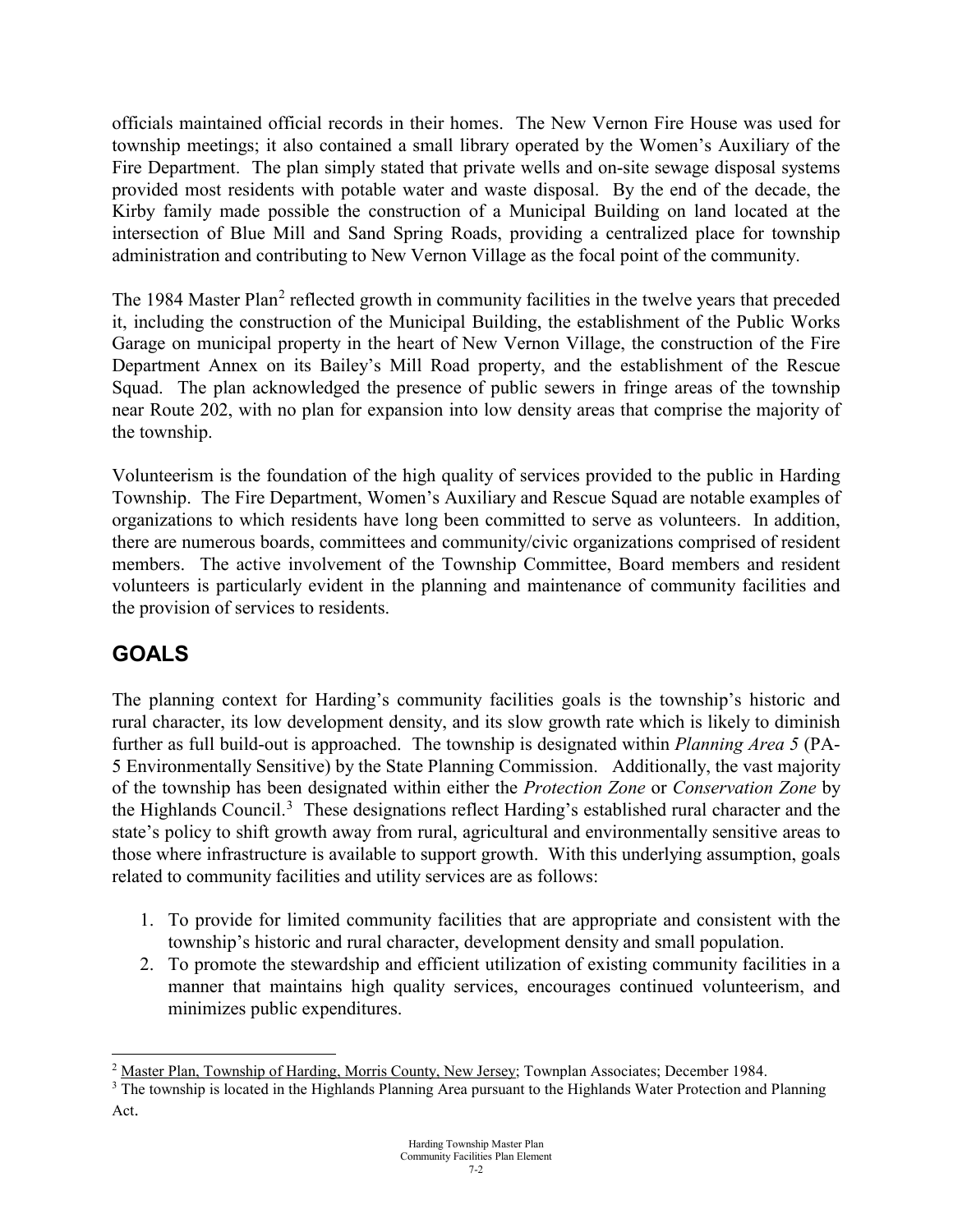- 3. To ensure that existing facilities are maintained and that any future facilities are designed consistent with the township's historic and rural character and that New Vernon Village remains the focal point of the community.
- 4. To limit the extension of public water services consistent with the township's overall goal of maintaining its low density of development and its designation as an environmentally sensitive area by the State Planning Commission.
- 5. To limit the extension of public sanitary sewer services consistent with the township's overall goal of maintaining its low density of development and its designation as an environmentally sensitive area by the State Planning Commission.

# **COMMUNITY FACILITIES**

Municipal facilities are a reflection of a community's character and values. From a planning perspective, a *community facility* is commonly defined as *a building or structure owned and*  operated by a government agency to provide a governmental service to the public.<sup>[4](#page-2-0)</sup> The essence of a community facilities plan is in its assessment of whether services can be provided adequately utilizing available facilities, or whether new facilities are required to meet the community's present and/or predictable future needs.

Due to its rural nature, small population base, and slow growth rate, community facilities in Harding are limited in scale. Most of Harding's traditional community facilities, as well as cultural institutions, are located in New Vernon Village, a portion of which is a state and nationally-registered historic district. Situated among the residential uses in the village are the Harding Township School, New Vernon Fire Station, New Vernon Post Office, several smallscale commercial uses, two houses of worship, the Municipal Building, Public Works Garage, and two municipal parks. It is the focal point of the community and provides the township with a strong "sense of place." Its preservation as the center of community interaction is important to Harding's traditional community character (see page 11-21 in the Land Use Plan element for a more complete discussion of New Vernon Village and a detailed map of the village). *Figure 15, Community Facilities* displays the location of the community institutions discussed in this plan. It also displays the limited areas in the township served by public water and sewer utilities.

## **Municipal Administration**

Harding's municipal services are administered by an elected five-member Township Committee with administrative offices for staff in the municipal building located on a 14½ acre site at the intersection of Blue Mill and Sand Spring roads in New Vernon Village. The building is referred to as "Kirby Hall" in honor of Marion S. and Allan P. Kirby, who donated the land and funds for construction. The site also contains off-street parking and tennis courts located behind the building.

Dedicated in 1980, the municipal building contains approximately 13,200 square feet of space (including the basement level and two floors above grade) and houses the township's

<span id="page-2-0"></span><sup>&</sup>lt;sup>4</sup> The New Illustrated Book of Development Definitions; Harvey S. Moskowitz and Carl G. Lindbloom; 1999.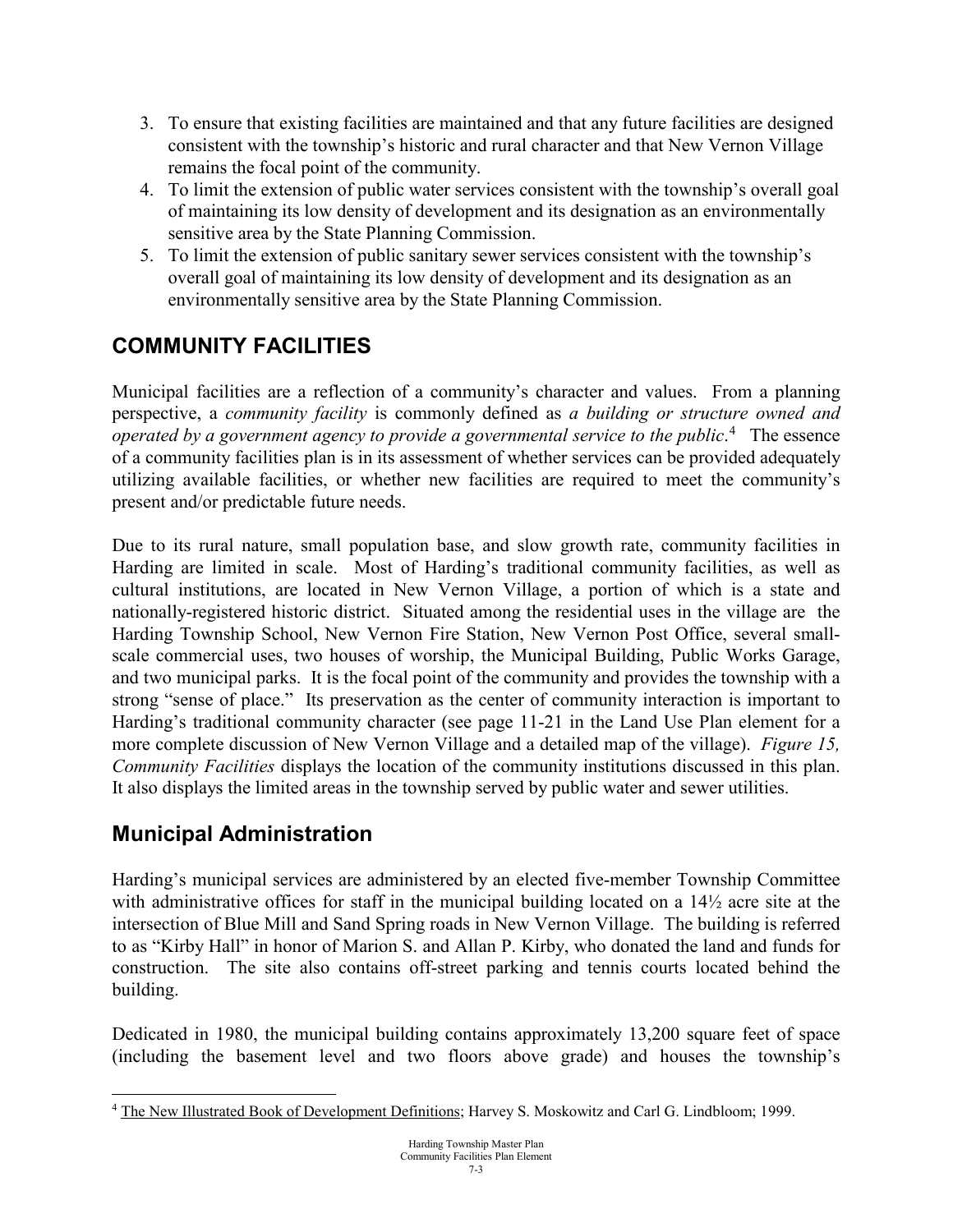Administrative Offices, Construction Department, Health Department, and Police Headquarters. It also hosts the Municipal Court, Civil Defense Offices, a small Library, and meeting rooms. The township's website *www.hardingnj.org* has become an electronic gateway for citizens to access local government, facilitating public awareness of, and access to, information about municipal services, programs and regulations.

Approximately 2,700 square feet of space in Kirby Hall is allocated to the Police Department, a significant portion of which is located in the basement level. Space allocated on the main level of the building contains offices and the main desk, which is accessible to the public during normal business hours. All calls (emergency and non-emergency) are answered/dispatched by the Morris County Communications Center, the cost of which is paid by Harding, on a 24/ basis . Designated shelters to be used in an emergency are Christ the King Church on Blue Mill Road and the Harding School on Lee's Hill Road.

The space allocated to the Department in Kirby Hall is generally adequate for its current needs. However, there is no drive-in facility for the disposition of prisoners, known as a *sallyport*, which is normally required by the NJ Department of Corrections, nor are there separate facilities for female officers if hired in the future.

### **Future Planning of Administrative Facilities**

Generally, Kirby Hall provides adequate space for the current needs of the township's administrative departments. Recently the township replaced windows and made other cosmetic improvements. Due to the age of building, ongoing maintenance has become a priority. In terms of floor space, more rooms allocated for meetings would be of greatest value.

In the near term, construction of the new Library (described below) will allow the use of the current Library space for offices or meetings; the new Library building will also include rooms that could be used for meetings. Continued enhancement of internet-based communications and services will help increase local government efficiency and enhance the quality and speed of the delivery of services to residents.

On a much longer time horizon, if the township finds that it needs to construct a separate police facility, the department's Kirby Hall office and storage space would become available for other municipal services and/or meeting rooms. The accessibility to and visibility of a separate police building are important considerations if a portion of the property is to be allocated for this purpose in the future. The new Library is being constructed on the Sand Spring Road side of the property opposite Bayne Park, which would allow space in the rear portion of the site to be devoted to a separate police facility. If the tennis courts could be relocated to the School property (new tennis courts are under consideration as part of planned recreational facilities) there would be even greater flexibility in the allocation of space on the site for additional municipal facilities.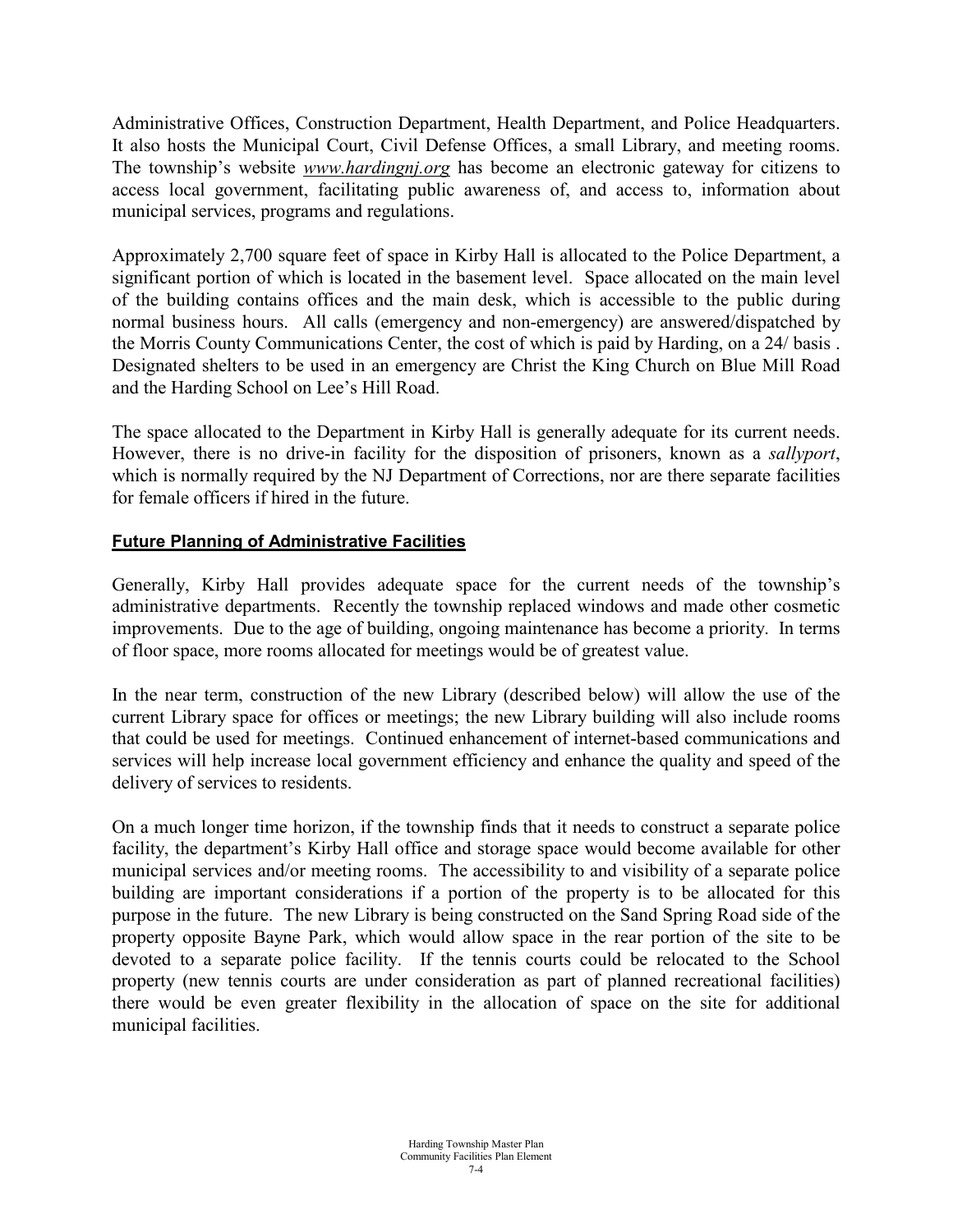## **Harding Library**

The Harding Township Library is operated by a non-profit entity funded largely by private donations and annual contributions from the township. It is currently located in a small room on the main floor of Kirby Hall and is managed by a combination of volunteers and paid staff. Prior to its establishment in Kirby Hall, the Library was housed at the New Vernon Firehouse and was operated by the Women's Auxiliary of the New Vernon Volunteer Fire Department.

Over the years demand for Library services has increased while the space allocated to the Library has remained constant. To provide improved facilities and services to township residents, the Association has raised private donations for the construction and operating expenses of a new Library with approximately 8,200 square feet of floor area. The township has agreed to allocate space for its construction on the Sand Spring Road side of the municipal building property to the rear of Kirby Hall. A new centrally-located facility will provide space for residents of all ages to utilize its resources. Construction of the Library in this location is consistent with the Master Plan goal of reinforcing the role and function of New Vernon Village as the center of community interaction.

The layout, orientation and design of the new Library complements Kirby Hall and will facilitate the joint use of meeting rooms in the new building. Collectively the two buildings will form a small municipal complex that is compatible with the township's rural character. To facilitate the Library's location proximate to Kirby Hall, the township has relocated the upper portion of the Sand Spring Road driveway and reconfigured and improved the parking lot to enhance safety and access to both buildings. The New Vernon Garden Club has raised funds for landscaping improvements. A ceremonial groundbreaking was held in May 2008.

## **Public Works**

The Harding Township Department of Public Works (DPW) is located in the heart of New Vernon Village on an 11-acre township-owned parcel of land. The property is also the site of the historic Tunis-Ellicks House, which contains the Historical Society's archives and is used on occasion for public gatherings. The DPW occupies the westerly half of the site, which lies behind Village Road properties, and is accessed via a driveway from Millbrook Road opposite the New Vernon Firehouse. In this location it is geographically central to the township and relatively close to Kirby Hall, but it is also largely hidden from view. DPW facilities on the site include a maintenance garage constructed in 1980, an outdoor storage area, the township's recycling center, and underground fuel tanks. Recent improvements to this property, in fulfillment of the New Vernon Redevelopment Plan (see the Land Use Plan element), include an underground cistern for firefighting purposes, a community parking lot serving the village, and a pedestrian pathway that connects the parking area to the new Post Office.

The DPW is responsible for road maintenance and repairs, snow plowing, roadway litter collection, management of the recycling center, and maintenance of the township's parks, buildings, vehicles and equipment. The Department manages all aspects of the township's recycling facility, including monitoring and reporting functions, and the disposition of all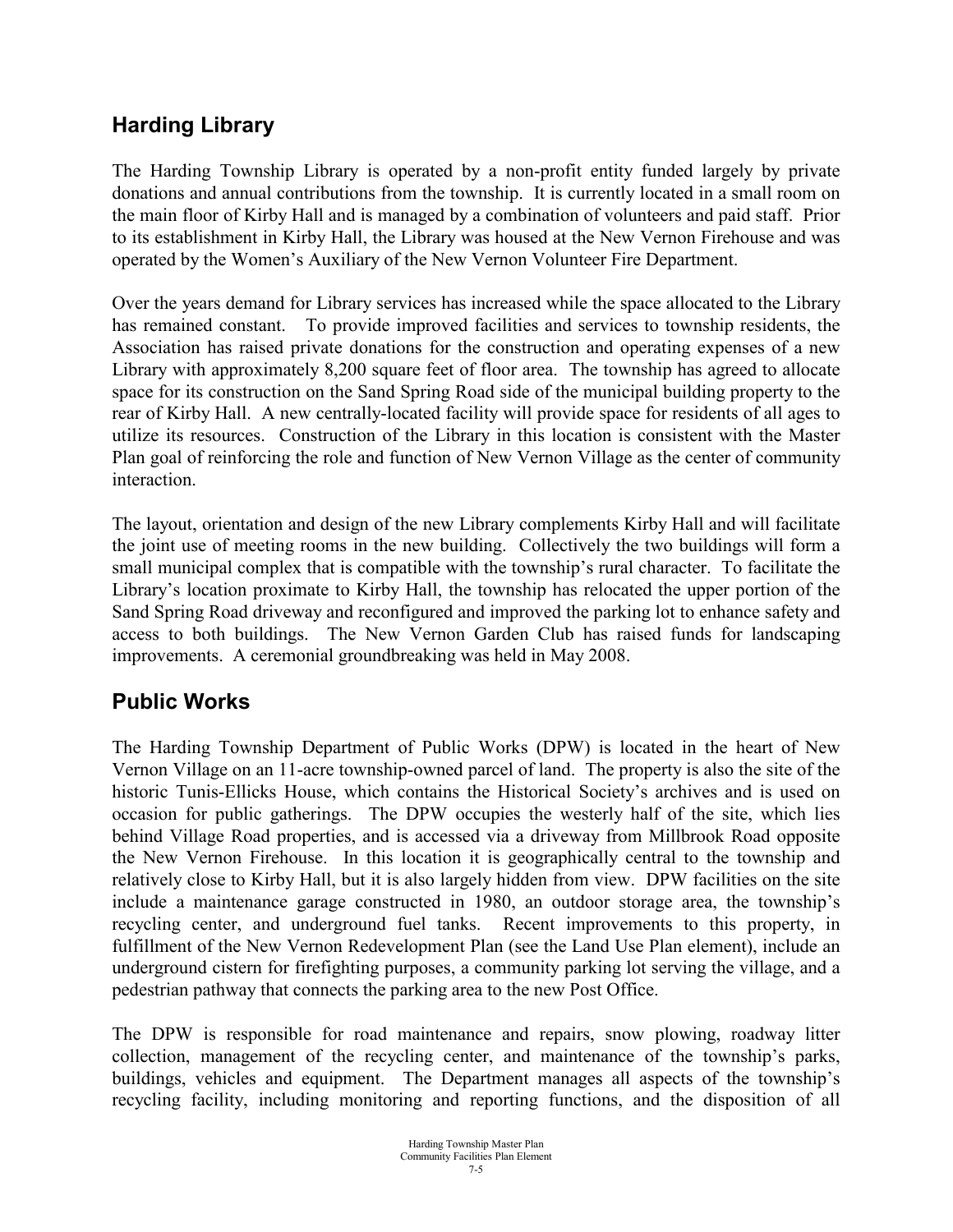recyclable material to a facility located in Mine Hill, NJ. The disposal of solid waste in the township is the responsibility of individual property owners who contract with a private waste disposal company. The township contracts once a year for bulk curb-side clean-up, which is typically held September or October.

It is impossible to predict whether future state laws or regulations might impose new requirements on local government that would result in the need for additional public works facilities or a requirement to provide new functions. However, the DPW site and its facilities generally appear adequate to meet Harding's needs in the near term (a five  $+$  year time horizon). In the longer term, it is possible that re-configuring existing facilities on the site could provide greater efficiency in space allocation if there is need for new or expanded public works functions or facilities.

### **Recreation Facilities**

Representative of the importance of volunteerism in Harding is the fact that recreational programs for Harding residents are coordinated by the Harding Township Recreation Association (HTRA), which was established in 1969 and operates exclusively with private funding. Programs sponsored/coordinated by HTRA include: ice skating at Bayne Park, baseball, ice and field hockey, soccer, basketball, lacrosse, t-ball and summer day camp at the Harding School. The Open Space Plan element contains comprehensive inventories of parks and recreation resources available in the township, so they are not repeated in this plan.

HTRA recently proposed a plan for the construction of expanded recreational facilities to be located behind the Harding Township School on Lee's Hill Road in New Vernon Village. HTRA is helping to raise private funding for construction and maintenance of the new facilities (described under "School Facilities"), which can be constructed over time under a phasing plan as resources permit. The enhancement of recreational facilities located in New Vernon Village reinforces the importance of the village to Harding's traditional sense of community and place.

## **Fire Protection and Rescue Service**

The New Vernon Volunteer Fire Department and the Green Village Volunteer Fire Department are designated the official fire departments serving Harding Township. Pursuant to a mutual aid agreement, the Morris Township Fire Department provides service to small areas along the township border in the northwestern part of Harding (Military Hill area). Emergency calls (911) for fire protection are received/dispatched by the County's communications system at the township's expense.

### **Fire Protection**

The New Vernon Volunteer Fire Department (NVVFD) was established in 1921 and is headquartered on Village Road in the heart of New Vernon Village. The Department's building is located on a two-acre parcel of land at the intersection of Millbrook and Village Road and contains seven bays, two of which are for ambulances. A smaller annex building with two bays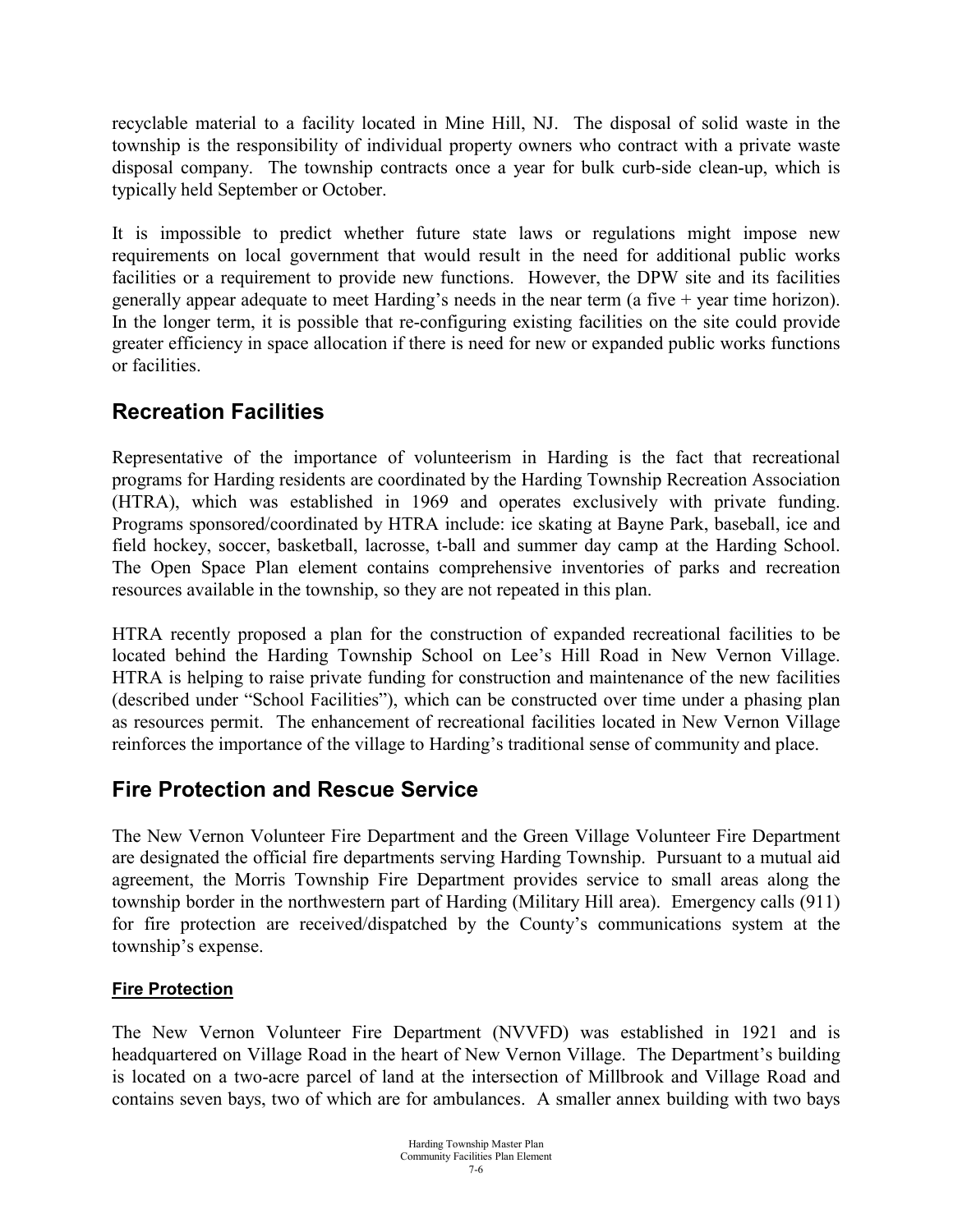is located on a three-quarter acre site on Bailey's Mill Road. The Ladies Auxiliary provides support at fire scenes and helps raise funds. Financially, the Department is entirely selfsustaining and raises funds in a variety of ways, including its annual auction, well-known by residents of the community and surrounding towns.

The Green Village Volunteer Fire Company was established in 1922 and is located in Chatham Township near the township's eastern border. The primary area within Harding serviced by the Green Village company includes the northeastern section of the township from Spring Valley Road to the township border and the southeastern section of the township from the Chatham Township border to the Pleasantville-Village Road intersection and along Woodland Road and Dickson's Mill Road.

### **Water Resources for Fire Protection**

The New Vernon Volunteer Fire Department has cataloged and mapped water resources throughout the township with information about the reliability and access arrangements to each source. The Department's Water Source and Site Access Committee provides advice to the Planning Board and Township Committee on available resources for fire safety and related issues. Hydrants for fire-fighting purposes are only available in the areas shown on Figure 15 as being served by public water supplies. However, there are other man-made (pools and cisterns) and natural water sources (lakes, ponds and streams) utilized for fire-fighting purposes. Silver Lake and Mt. Kemble Lake are prominent sources, but there are also drafting points along streams and ponds in other locations around the township.

Accessibility to natural water resources can be problematic due to distance, topography or vegetation. In addition, the reliability of natural water supply sources varies due to periodic drought and siltation. Swimming pools can also be a source of water in a fire emergency. Typical modern pools hold approximately 30,000 gallons (15,000 in winter months) but accessibility may be problematic unless planned for fire protection purposes.

With limited water supply infrastructure available for fire safety purposes, in 1991 the Township Committee established a Water Resources Committee, comprised of representatives of several township boards/commissions, the NVVFD Fire Chief, and residents, to investigate whether adequate water supplies and/or sources existed for fire safety purposes. The committee concluded that while water supplies for residential uses were generally adequate, water resources for fire-fighting purposes was lacking, especially in light of growth that had taken place in preceding years. It recommended consideration of a variety of alternatives to increase the supply water for fire safety, recognizing the need to balance the township's community planning objectives with respect to infrastructure and the costs of implementation.

As a result of the Water Resources Committee's report in the early 1990's the township's land use regulations now require that all new major subdivisions and flag lots be provided with a source of water supply for fire fighting purposes if an existing facility (man-made or natural) is not in reasonable proximity to the development. Underground cisterns with storage capacity ranging from 30,000 to 40,000 gallons of water have been installed in several new subdivisions,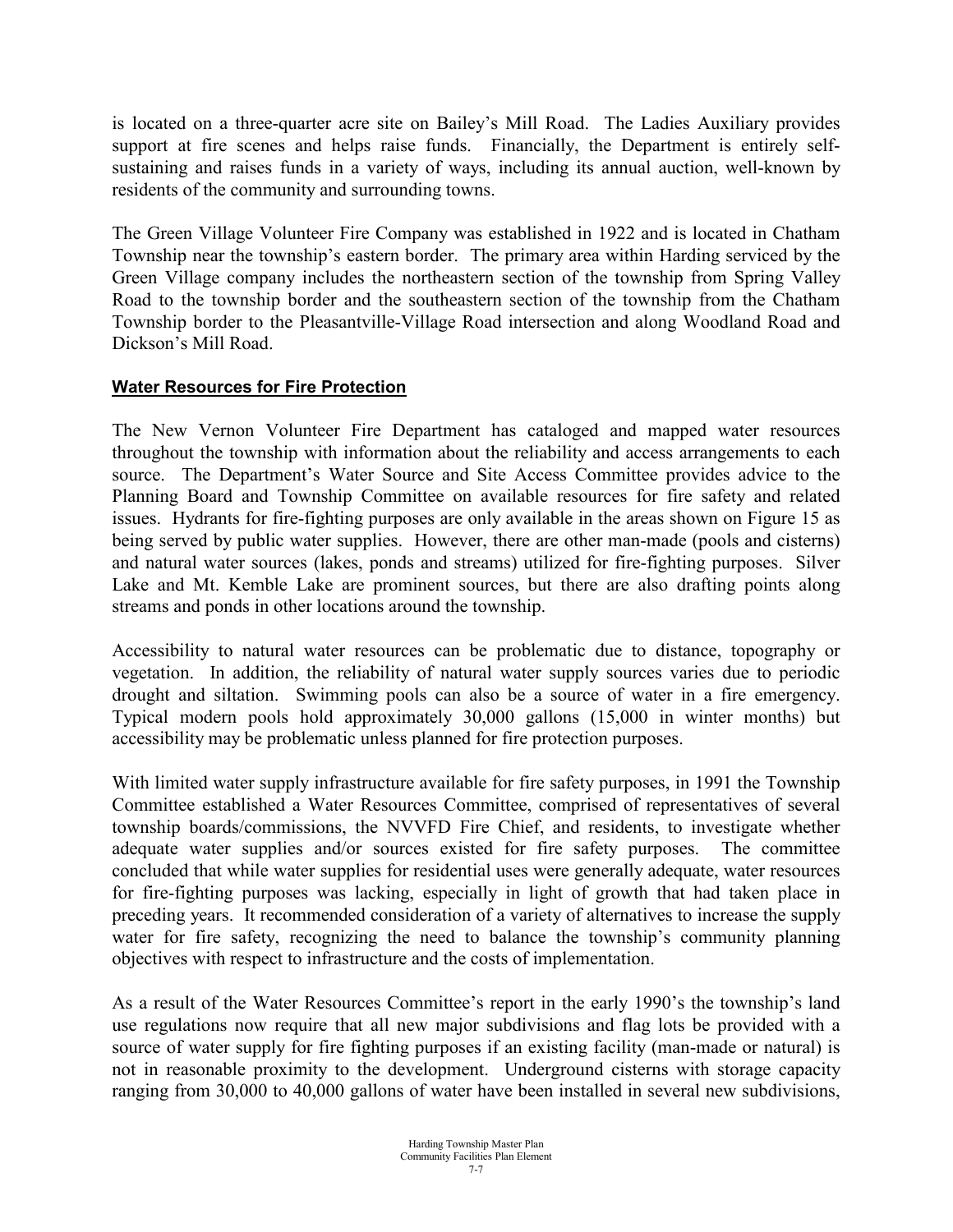providing a highly dependable and accessible water resource for fire-fighting purposes. Cisterns have also been installed by the township and by the Board of Education in New Vernon Village. One is located in the community parking area behind the Tunis-Ellicks House (also the site of the DPW) and the other is located at the Harding Township School.

As new development continues and very large homes are constructed, the availability and adequacy of water supply sources for fire-fighting remains a concern. The township continues to work with the Fire Department to address issues surrounding the adequacy of existing natural and man-made water sources. In particular, changes in insurance company requirements should be monitored so that appropriate adjustments can be made to the land use regulations with respect to the proximity of water sources for fire safety.

### **Rescue Service**

The New Vernon Volunteer First Aid Squad was founded as a unit of the New Vernon Volunteer Fire Department in 1974. The Squad is administered by a Board of Governors and is headquartered in the Fire Department's Village Road building where ambulances and other emergency equipment are stored. The Squad has an active volunteer group and maintains 24 hour service covering the entire township as well as mutual aid in surrounding areas.

## **SCHOOL FACILITIES**

The Harding Township School system is governed by an elected Board of Education comprised of five members, one of whom also serves on the Madison Board of Education, and is administered by a full-time Superintendent. The Harding Township School, located in New Vernon Village, is comprised of an elementary and middle school (kindergarten through eighth grade) with an on-site Principal/Director of Curriculum. Secondary school education for Harding's children is provided through an agreement with Madison High School. Thirty-two of the 41 students graduating from the Harding School in 2008 will attend Madison High School in the 2008-2009 school year.

Harding's school facilities are located on a 39½ acre site on the northwest side of Lee's Hill Road. The campus is comprised of two buildings separated by a driveway. The Elementary School building was constructed in 1969 while the Middle School is situated in the original building established on the site in 1925. Over the years, numerous additions and alterations have been made to the historic school building (Middle School), with the most recent improvements completed in 2001. These improvements included a new gymnasium, several classrooms and an elevator/stairwell tower to comply with the Americans with Disabilities Act (ADA). These improvements enabled the old gym to be transformed into a School Library and Media Center with computers. In addition to building improvements, there are two underground cisterns for fire-fighting purposes on the school grounds.

Modest outdoor recreation facilities are situated on the school property behind the Elementary and Middle School buildings. Existing recreational facilities include an athletic field for soccer and field hockey, a playground area, and a basketball court. Plans for new recreational facilities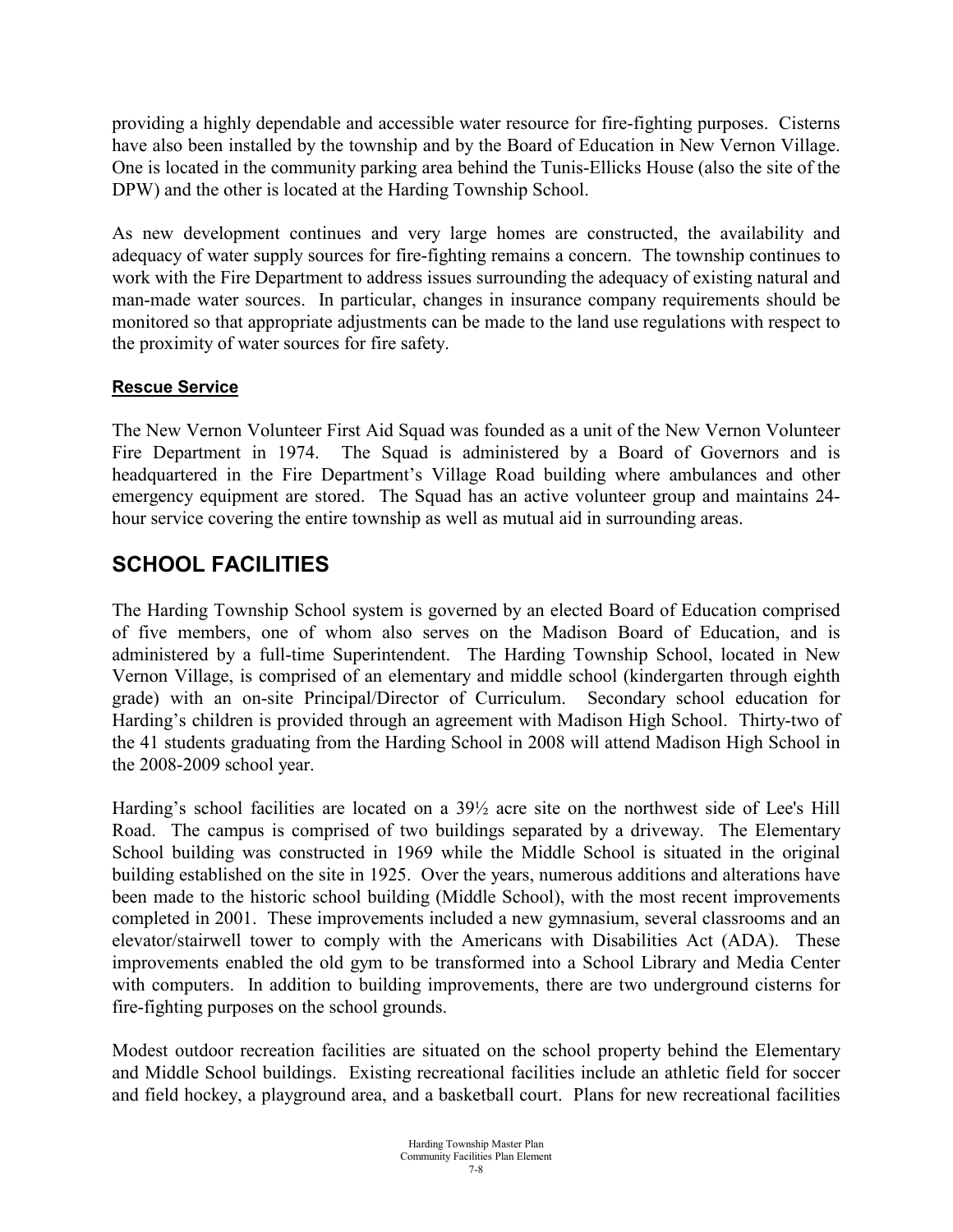at the school are being coordinated by the Harding Township Recreational Association (HTRA). Private funding for construction and maintenance of the new facilities is being raised by several local organizations including HTRA, the Parent Teachers Organization (PTO) and the Harding Township Educational Foundation (HTEF). Improvements under consideration include the construction of a new baseball field, tennis courts, renovation of the existing athletic field and construction of a second field, pedestrian and equestrian pathways, landscaping improvements, off-street parking and rest room/concession facilities. No lighting for athletic facilities is proposed in connection with these improvements.

A four week summer day camp, sponsored by the Harding Township Recreational Association, is offered at the school on a fee basis for Pre-K through 6<sup>th</sup> grade aged children. Priority enrollment is given to Harding residents. In addition, an after-school program is offered for enrolled K-8 grade children, providing well-supervised indoor and outdoor activities each day that school is in session.

# **School Enrollment**

The table below displays the history of elementary school enrollment in ten year increments over the past 50 years. According to school records, enrollment has ranged between a peak of 477 students in the 1969-70 school year to a low of 163 students in the 1987-88 school year. Enrollment in recent years has remained very stable, in the range of about 325 pupils, with about as many students entering the system as those leaving. Based on current enrollment and class distribution, school officials anticipate a continuation of this relative stability for the foreseeable future.

| Enrollment |  |
|------------|--|
|            |  |
| 408        |  |
| 477        |  |
| 341        |  |
| 191        |  |
| 354        |  |
|            |  |
| 335        |  |
| 329        |  |
| 322        |  |
| 323        |  |
| 326        |  |
|            |  |

HARDING SCHOOL ENROLLMENT

Source: Harding Township School

Other than the need for modest cosmetic improvements and HVAC upgrades, Harding's school facilities are generally adequate for the foreseeable future (a five+ year time horizon). One area under investigation is whether providing an on-site special needs education program would be viable since the school experiences significant costs to send children with special needs to other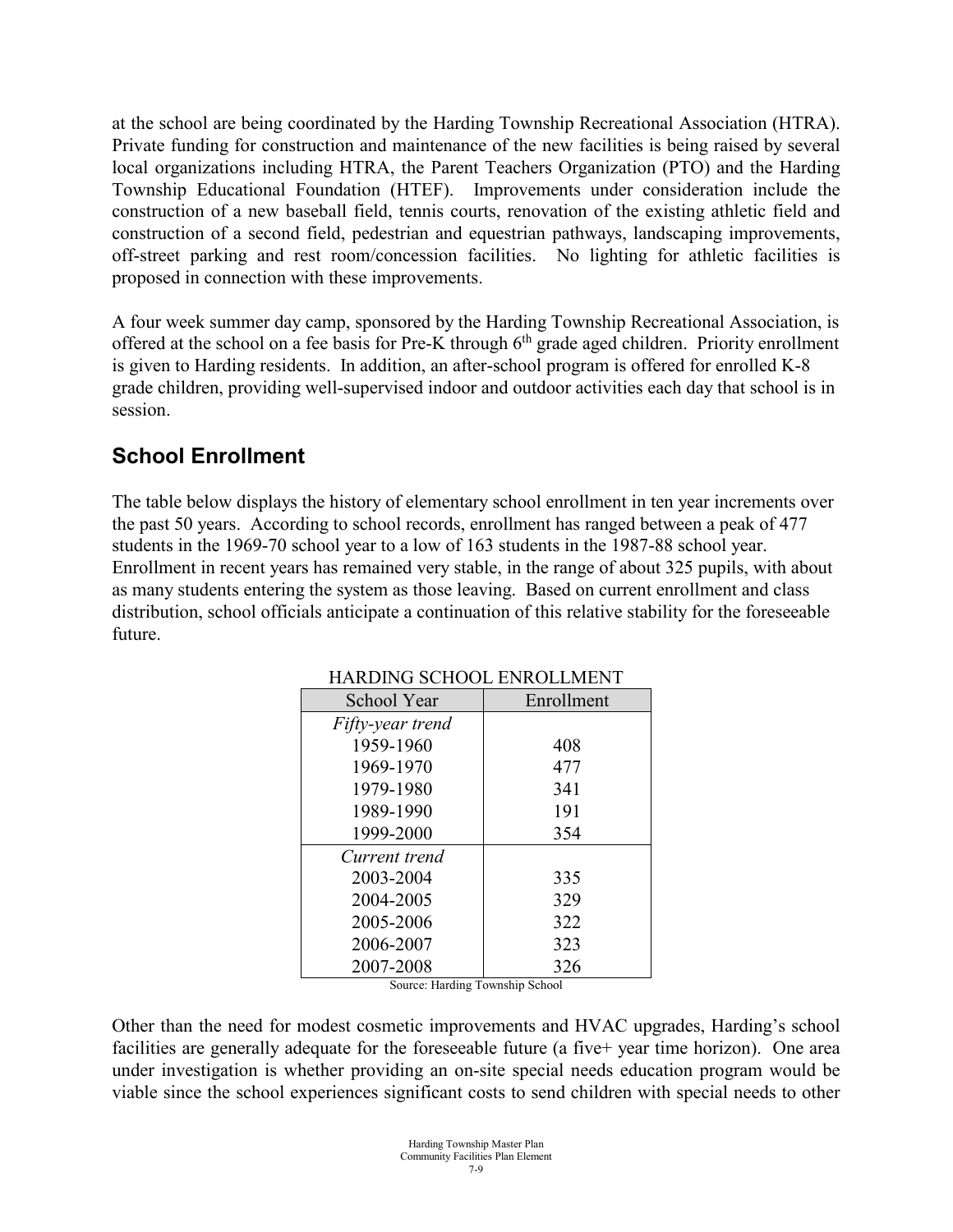systems. In addition, recent legislation requires every school system to provide a full-day Pre-K program for students who qualify (household income qualifications) by the 2009-10 school year. The School Board will need to consider how best to meet the new Pre-K requirements and whether children with special needs can be accommodated with programs and/or facilities available at the school.

### **UTILITY SERVICES**

The development density and character of a community is inextricably linked to utility infrastructure available to support development. Utility services are defined as *the generation, transmission, and/or distribution of electricity, gas, steam, communications, and water; the collection and treatment of sewage and solid waste; and the provision of mass transportation*. [5](#page-9-0) In particular, public water supply and sewage disposal services are the prerequisite utility infrastructure needed to support higher density development. The presence or absence of public utilities, especially water and sewer systems, is of prime importance in establishing and/or preserving a community's land use patterns and the density and intensity of new development.

### **Underlying Principles and Assumptions**

This Master Plan is based upon the underlying assumption that the township has and will continue to have limited public water and sewer infrastructure. The permitted low densities in the zone plan are based upon that which is sustainable with individual onsite water and septic systems. In combination with major open space reservations and the overall low density of development, limited water and sewer services was the basis for the township's designation as PA-5, Environmentally Sensitive, in the State Development and Redevelopment Plan (the "State Plan"). Funding for the construction of water and sewer infrastructure almost always involves a significant investment by federal and state agencies. As a result, the State Plan emphasizes that areas containing utility services should be targeted for future growth and higher densities because of the major public expense to build and maintain such infrastructure.<sup>[6](#page-9-1)</sup>

A fundamental policy in the State Plan for Environmentally Sensitive Planning Areas (PA-5) is that public water and sewer services should be confined to "centers."[7](#page-9-2) Public utility services in Harding are largely limited to small border areas of the township. New Vernon Village, which is typical of a "center" as envisioned by the State Plan, is not served by public water or sewer services.

<span id="page-9-0"></span><sup>&</sup>lt;sup>5</sup> The New Illustrated Book of Development Definitions; Harvey S. Moskowitz and Carl G. Lindbloom; 1999.

<span id="page-9-1"></span><sup>6</sup> See "Public Investment Priorities", page 118; The New Jersey State Development and Redevelopment Plan; The New Jersey State Planning Commission; March 2001.

<span id="page-9-2"></span><sup>7</sup> See "Environmentally Sensitive Planning Area – Intent" page 217; The New Jersey State Development and Redevelopment Plan; The New Jersey State Planning Commission; March 2001.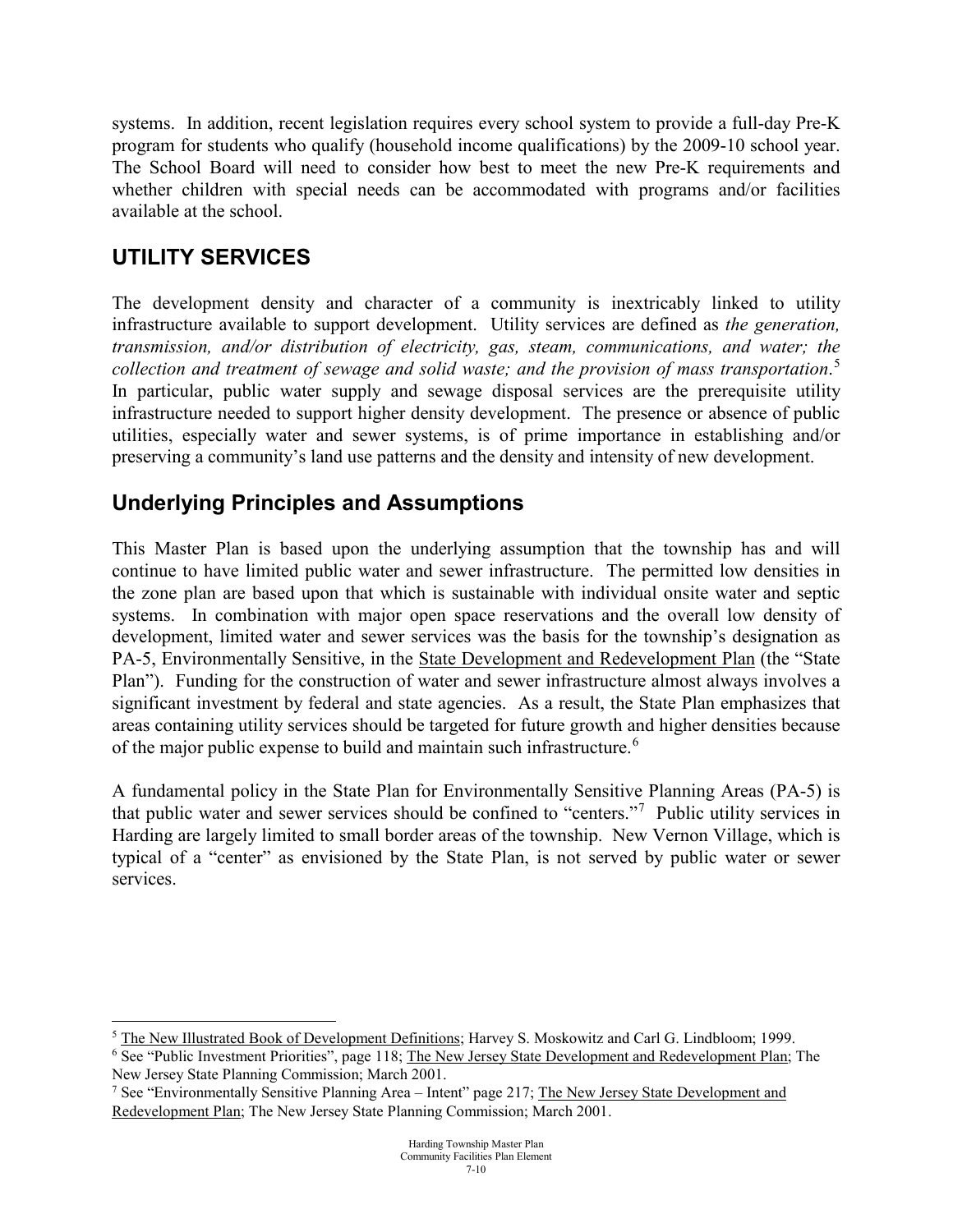## **Water Supply**

The principal source of water supply in Harding is individual private wells. However, public water systems do serve some residents from water systems extending into the township from neighboring communities and Mt. Kemble Lake residents are served by their own water system (see Figure 15, Community Facilities).

The Southeast Morris County Municipal Utilities Authority (SMCMUA), which is owned and operated as a municipal utility by the towns of Morristown, Morris Township, Morris Plains and Hanover, supplies water to a limited portion of Harding via lines extending from Morris Township. Water lines extend south along Mt. Kemble Avenue (Route 202) to Tempe Wick Road, serving the Blackwell and Jenks Road areas, and the Harding Green and Shadowbrook developments. Lines extend southward from Mt. Kemble Avenue along Anthony Wayne Road and Sand Spring Road, with the latter looping back to Morris Township via Sand Spring Lane and James Street (see Figure 15). A pumping station is located on the authority's Sand Spring Road property near I-287. Water lines in the northeast corner of the township are more limited and extend from Morris Township southward along Kitchell Road and Spring Valley Road to Loantaka Way.

The New Jersey American (NJA) Water Company supplies public water to neighboring communities and limited parts of Harding. One water line extends from Bernards Township north along Mt. Kemble Avenue in Harding for a distance of approximately 2,000 feet. In addition, an NJA water line extends into Harding from Chatham Township, but it serves only about 20 homes in the Green Village and Spencer Place/Douglas Road area.

The Mt. Kemble Lake neighborhood is serviced by a water distribution system that is limited to serving Lake residents, and is owned by the Lakeshore Company, the governing entity for this planned neighborhood.Storage tanks above the lake provide water pressure to the neighborhood's 100+ residents. Lakeshore oversees the water system with a combination of volunteer and professional supervision.

#### **Planning Policy**

The township's planning policy for public water service should remain consistent with this Master Plan's overall goal of limiting future growth and the township's designation as PA-5, Environmentally Sensitive by the State Planning Commission. As a general policy, water lines should not be extended in Harding Township beyond the areas currently served. As an existing relatively higher density area, New Vernon Village should be monitored to ensure that adequate potable water supply, currently provided by individual wells, will continue. This can be accomplished pursuant to state regulations that require well testing in association with the transfer of property ownership and by quarterly testing of the municipally-owned well at the DPW site.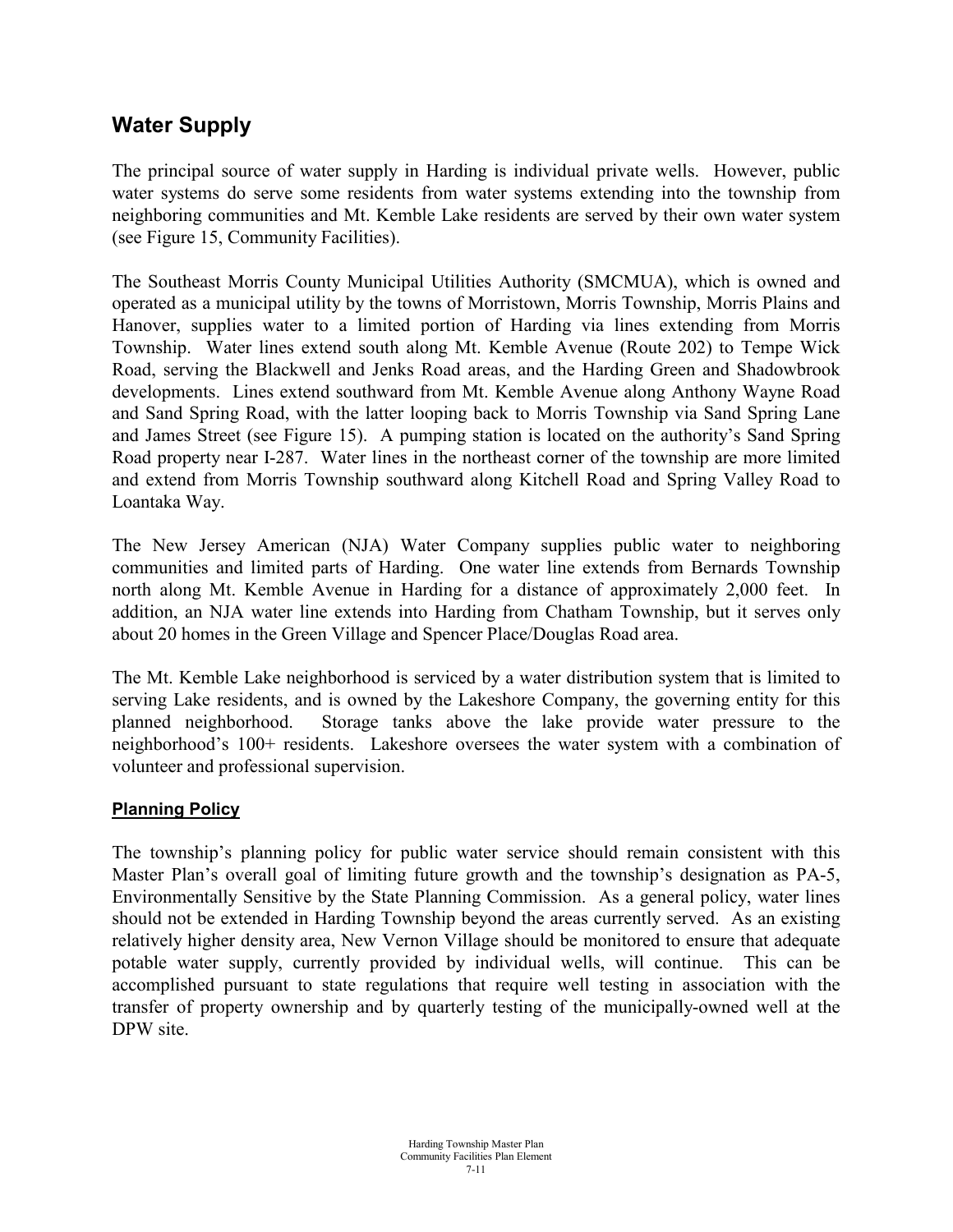## **Sanitary Sewage Disposal**

Sewage disposal throughout most of Harding is by individual subsurface sewage disposal systems, with the exception of a limited area between Route 202 and I-287 and fringe areas along the border with Morris Township (see Figure 15, Community Facilities). These areas are connected to the Morris Township sewer system and are included in Morris Township's Wastewater Management Plan. The Morris Township plan does not provide for expansion of the service area within Harding Township.

### **Planning Policy**

The township's planning policy for public sewer service should remain consistent with this Master Plan's overall goal of limiting future growth and the township's designation within Planning Area 5 (PA-5, Environmentally Sensitive) by the State Planning Commission. Sanitary sewer lines and the service area in Harding Township should not be extended beyond the limited higher density area and the scattered border lots currently served. Consistent with this policy, a "carrying capacity" study was undertaken in 2004 to determine whether the township's development density was appropriate for continued reliance on septic systems (see page 3-8 of the Conservation Plan element). As a result, much of the township was subsequently rezoned to a lower development density to maintain the balance between development and environmental impact.

As an existing relatively higher density area, New Vernon Village should be monitored to ensure that safe and adequate sewage disposal, currently provided by individual septic systems, will continue. This can be accomplished with the annual inspection of the municipally-owned system at the DPW site and in the review of nonresidential septic system inspection reports that are required to be submitted to the Health Department once every two years by village businesses.

In response to recent state mandates, the Morris County Planning and Technology Department is preparing a county-wide Wastewater Management Plan. The township is working closely with the County on the Plan to ensure that it reflects the township's utility infrastructure policies, which are consistent with statewide planning policies for PA-5 environmentally sensitive areas.

## **Other Utility Services**

Other utility services include electricity, provided by Jersey Central Power and Light (owned by First Energy Corp.); natural gas in limited areas, provided by Public Service Electric and Gas, telephone and enhanced (FIOS - fiber optic) digital communications. Two area utility maintenance and service facilities are located in the township adjacent to each other at the southern edge of the township between Mt. Kemble Avenue (Route 202) and Interstate 287. Verizon has a facility on a 5.0-acre site while PSE&G has a facility on a 3.2-acre site.